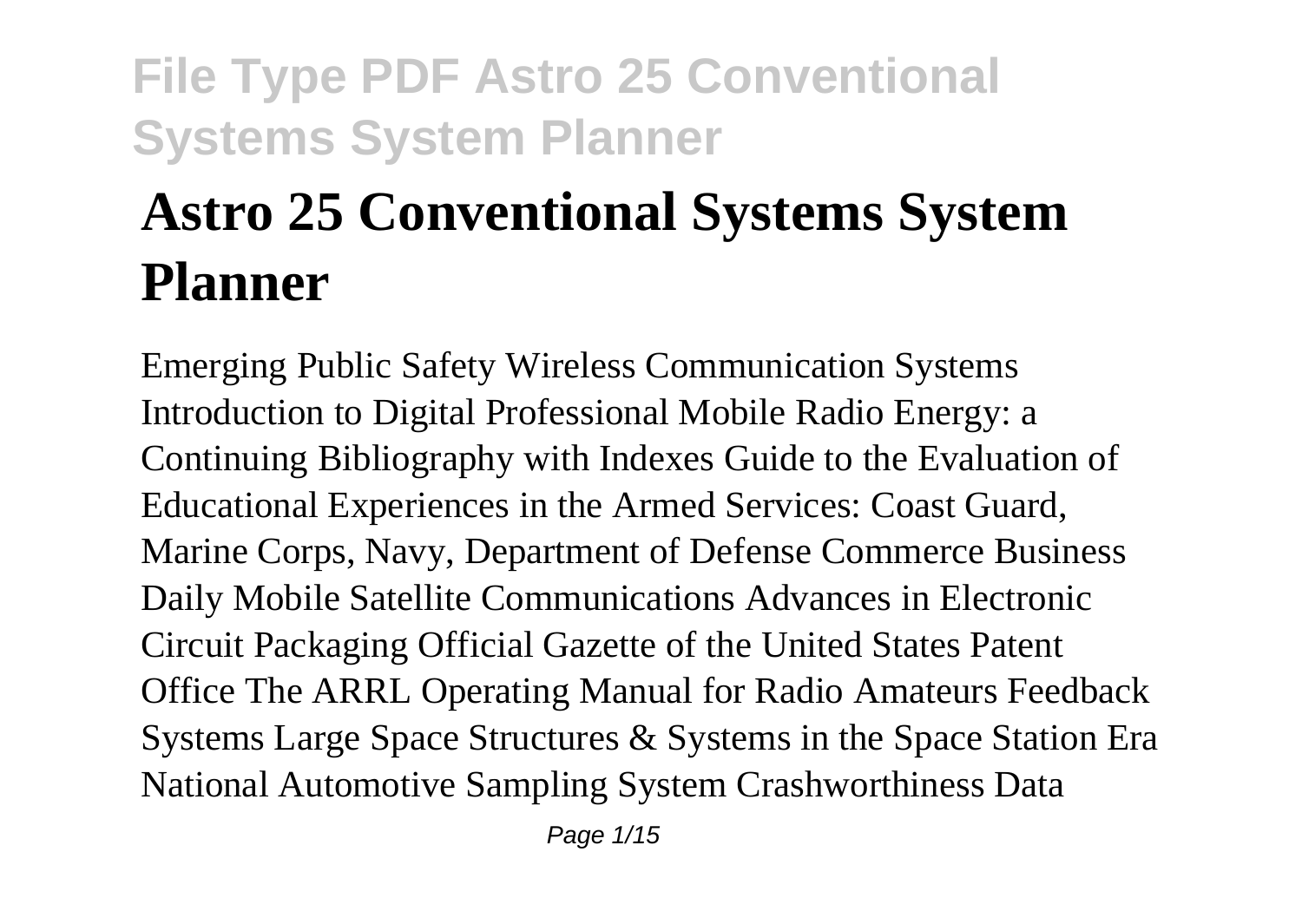Systems, 1993-1995 Emerging Trends in Environmental Biotechnology Land Mobile Radio Systems InfoWorld Technical Abstract Bulletin Advances in Electronic Circuit Packaging Professor Astro Cat's Frontiers of Space Scientific and Technical Aerospace Reports Symposium Record

01 | Getting Started - Beginners Guide To Motorola ASTRO® 25 CPS*02 | Learning The Basics - Beginners Guide To Motorola ASTRO® 25 CPS Motorola Astro 25 CPS Software* Ham radio Front Panel Programming Motorola Radios XTS5000 / XTS2500 ASTRO 25 **Motorola P25 Video Presentation** APX Personnel Accountability for ASTRO 25 Systems 1.1 What is P25?  $\pm$ Introduction to P25 | Tait Radio Academy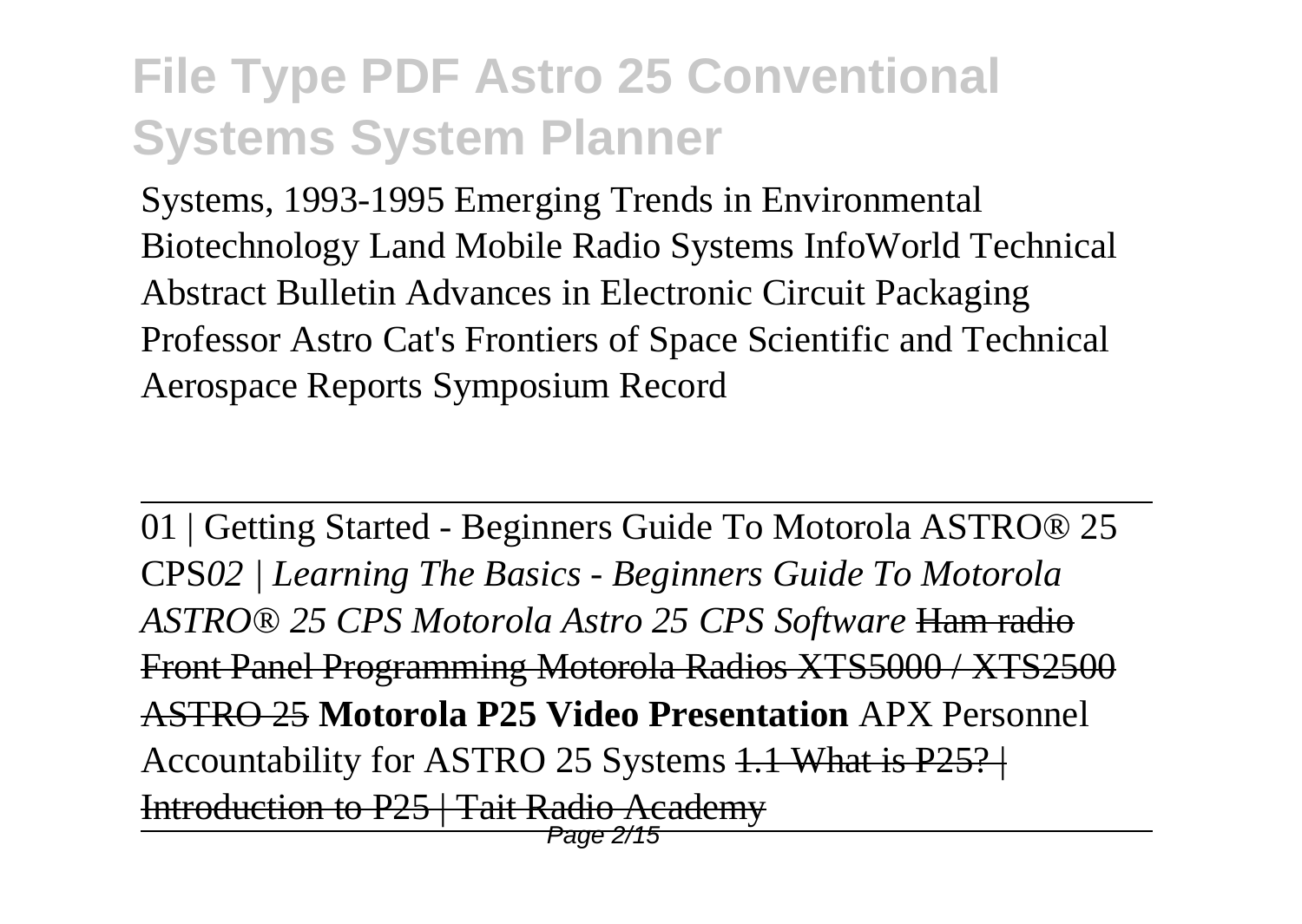Motorola Astro 25 digital land mobile radio system*ASTRO 25 Talkgroup Text Messaging Demonstration*

ASTRO 7.14 Core - Inter Sub-System Interface (ISSI) Astro 25 Overview - ASTRO 7.14 Core ASTRO® 25 System Resiliency **HAM Radio Basics- HAM 101** ? Eclipses and Vortexes ? | Why Your Twin Flame Journey Is Worth Persistence ? *Installing a mobile radio in the police car / How to install a mobile ham radio* **INTERVIEW | ASTRO Picks a New Leader, Super Powers, and More Radios Explained: Trunked vs Conventional Radio, how does it work? [SUB ESP] ASTRO25 S2 Ep 7 - Miren, ASTRO está aquí** How to program non affiliate scan on an xts2500,1500,5000 Basic VHF and UHF Fundamentals *MOTOROLA XTS2500 700/800MHZ RADIO PROGRAMMING IT MY RADIO 11/19/2017*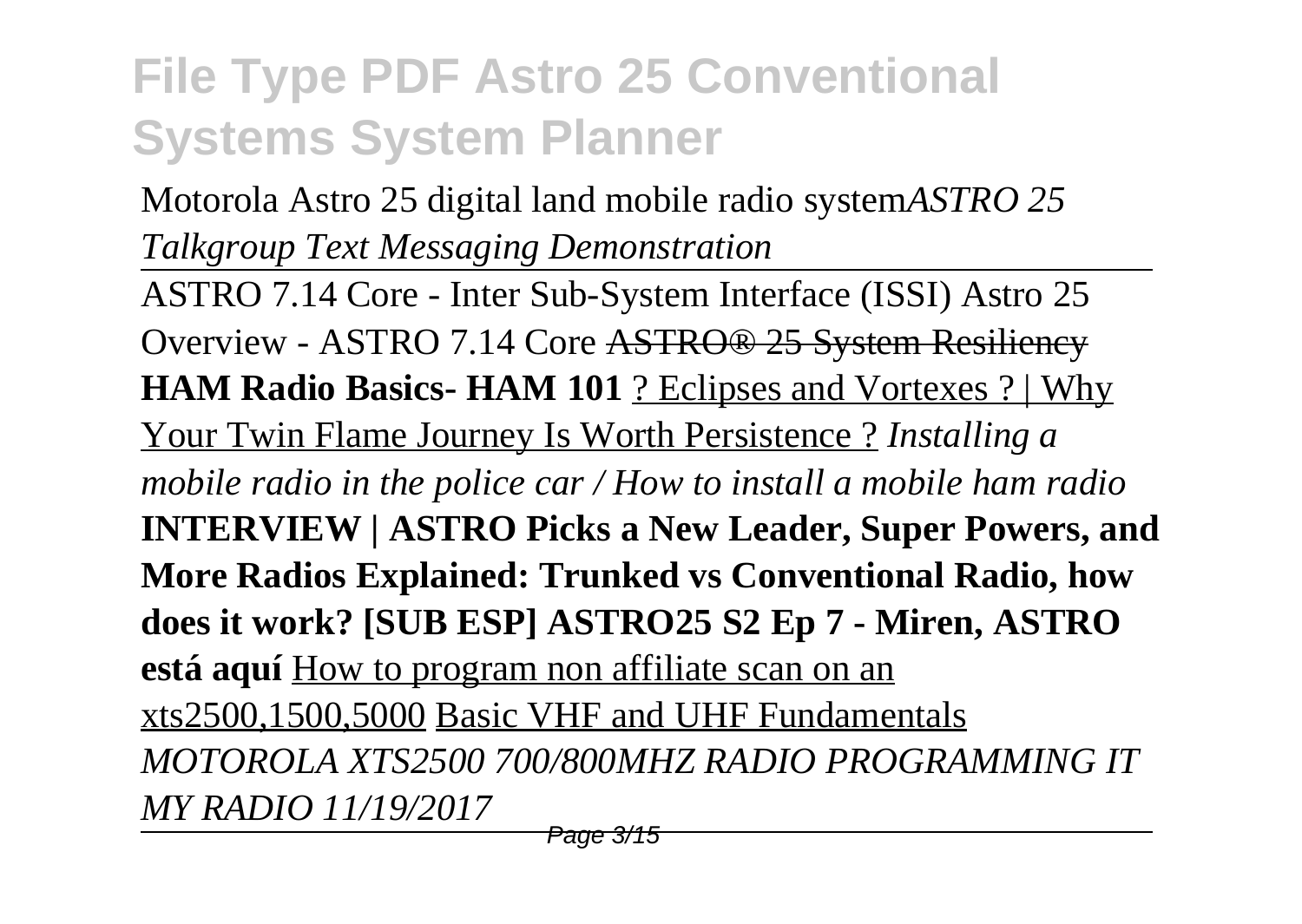[ENG SUB] 170620 ???? ASTRO Starfruit Fanmeeting Blindfolded Game Cut*1.5 How does P25 Trunking work? |*

*Introduction to P25 | Tait Radio Academy*

06 | Using CPS Security Features - Beginners Guide To Motorola ASTRO® 25 CPS

ASTRO® 25 Operational Assurance*ASTRO 25 Alias Group Download Demonstration* Radio Management with ASTRO 25 Over the Air Software Update Enhanced Digital ID Display - Astro25

Working Together with Motorola Solutions' ASTRO® P25 Two-Way Radios America's Book of Secrets: Ancient Astronaut Cover Up (S2, E1) | Full Episode | History Astro 25 Conventional Systems **System** 

Full-Feature Configuration For Large Systems. The ASTRO 25 Page 4/15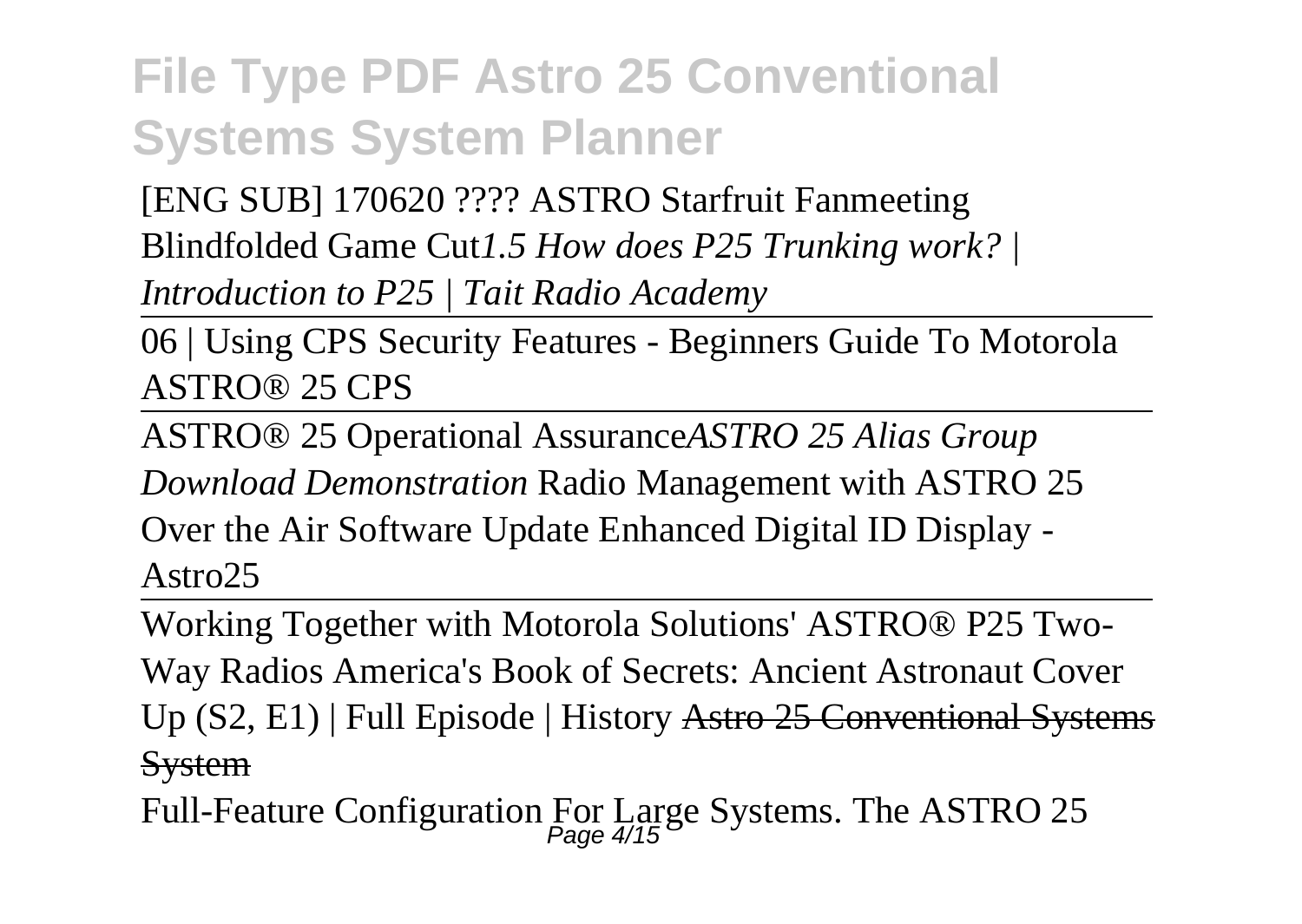Trunked and Conventional Master Site is available in single zone or multi-zone, non-redundant or redundant configurations. Powerful servers combine with Motorola's proven software to provide an adaptable, full featured platform for mission critical standards-based Project 25 (P25) communication systems.

### ASTRO® 25 Trunked and Conventional System - Motorola **Solutions**

ASTRO ® 25 Conventional System Manage and Control Your Radio Communications The ASTRO 25 K Core is available in standard and fully redundant configurations. Built to support the Project 25 (P25) Conventional operation, the ASTRO® 25 K Core offers an adaptable and affordable platform for mission critical communications.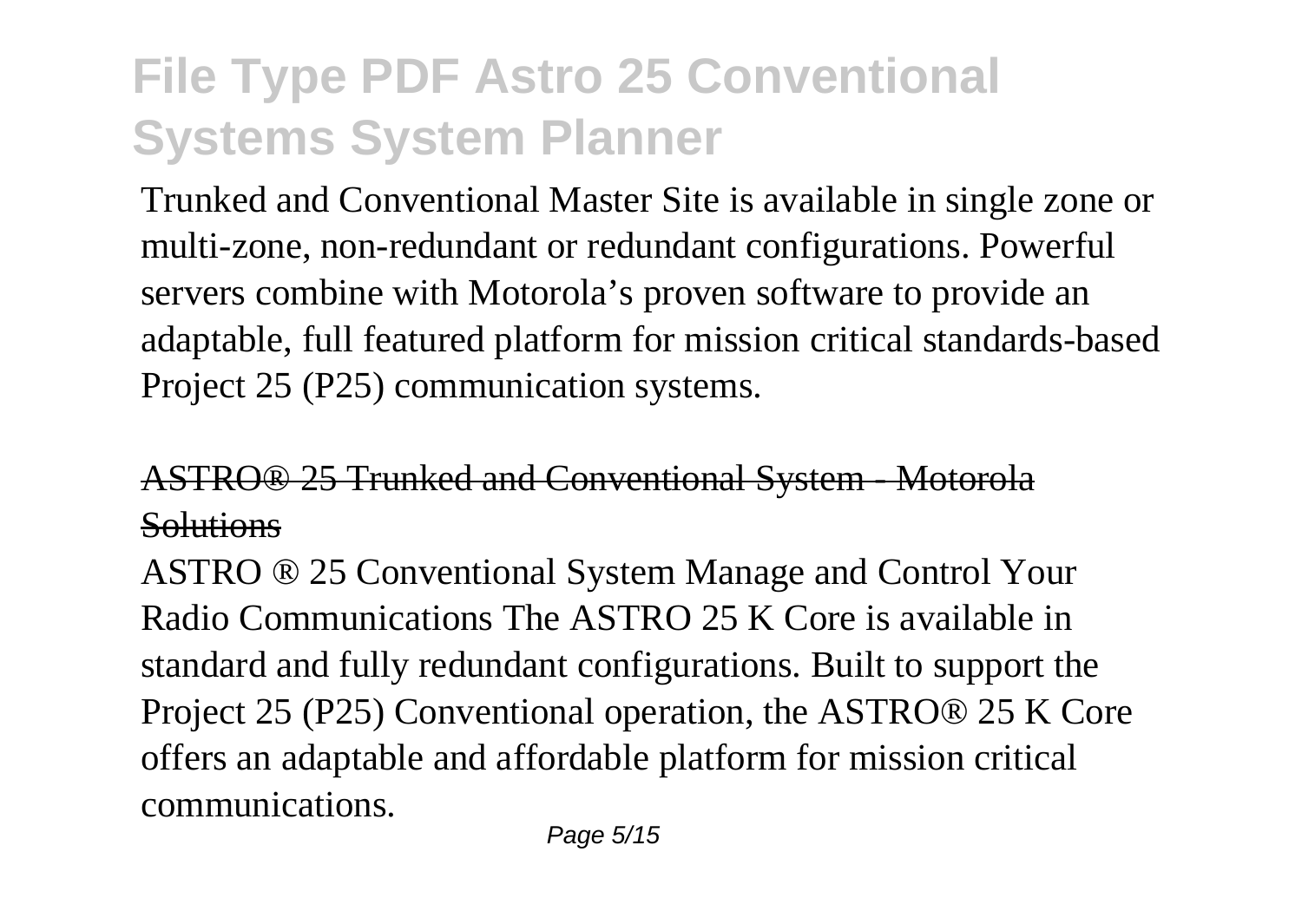ASTRO® 25 Conventional System - Motorola Solutions The ASTRO 25 Trunked and Conventional Master Site is available in single zone or multi-zone, non-redundant or redundant configurations. Powerful servers combine with Motorola's proven software to provide an adaptable, full featured platform for mission critical standards-based Project 25 (P25) communication systems.

ASTRO® 25 Trunked and Conventional System - Motorola ... The ASTRO 25 M Core is available in a single zone standard and single zone or multi-zone fully redundant configurations. Powerful servers combine with Motorola's proven software to provide an adaptable and affordable platform for mission critical standardsbased Project 25 (P25) communication systems. The scalable and Page 6/15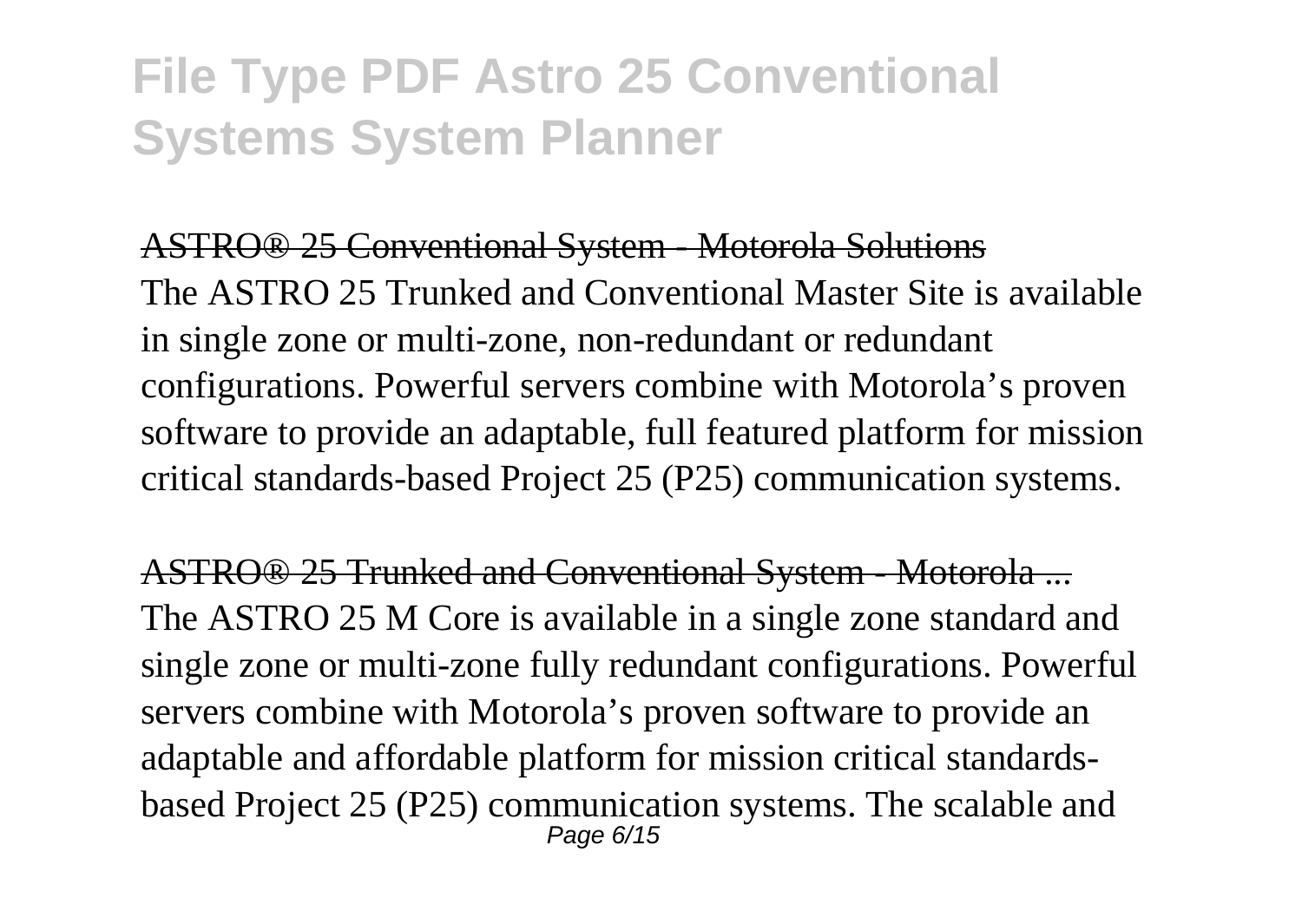virtualized ASTRO 25 M Core is the most flexible P25 Core that can manage conventional, trunked, Integrated Data, Enhanced Data, SmartX sites and HPD in one configuration.

ASTRO® 25 Trunked and Conventional System - Motorola **Solutions** 

ASTRO® 25 Conventional System The ASTRO 25 K Core is available in standard and fully redundant configurations. Built to support the Project 25 (P25) Conventional operation, the ASTRO® 25 K Core offers an adaptable and affordable platform for mission critical communications.

ASTRO® 25 Conventional System - ConnecTel, Inc. ASTRO 25 platform, you have a system you can't outgrow. Page 7/15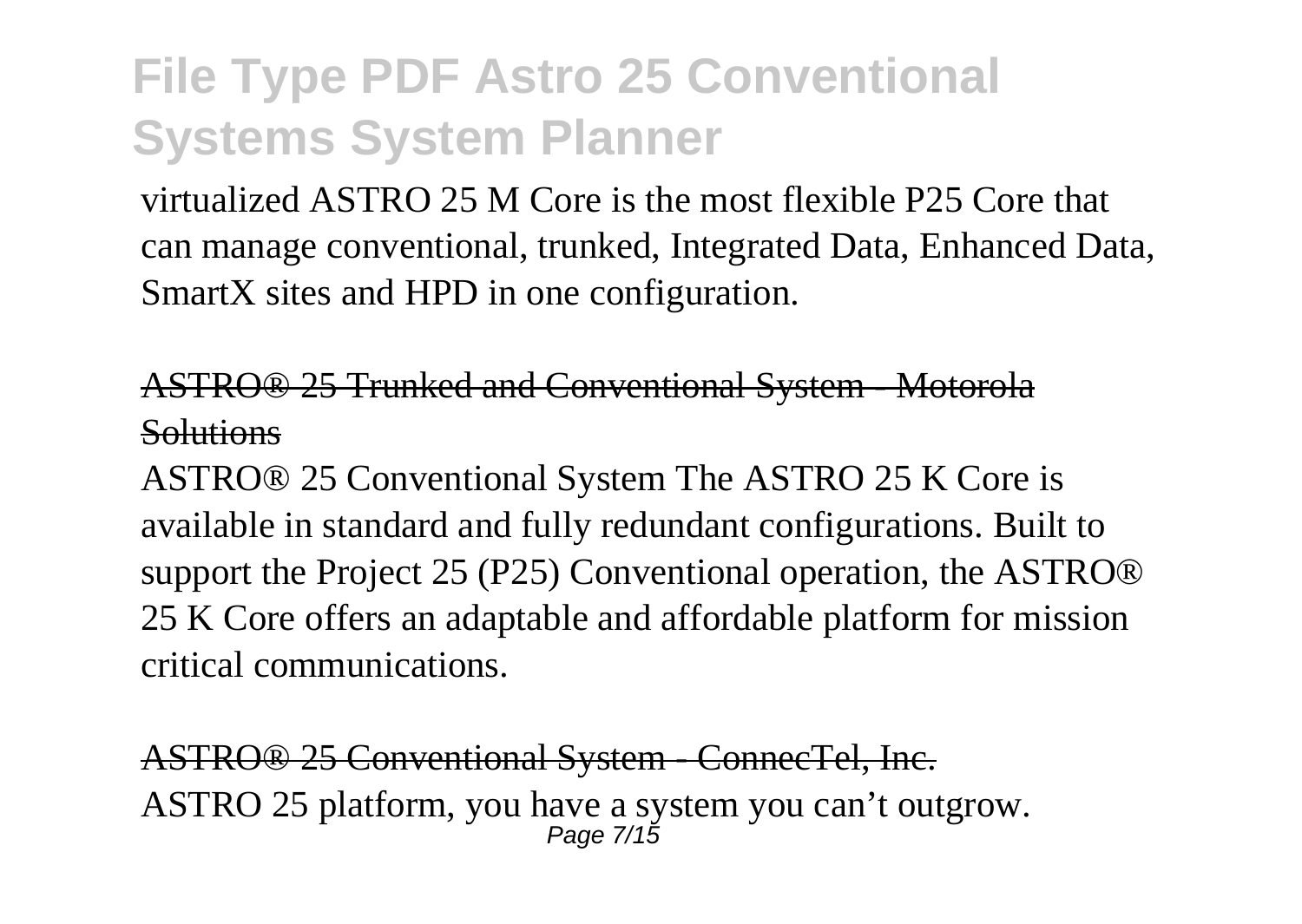ASTRO 25 is Motorola's flagship technology for mission critical communications. Based on the P25 standard, it is a single platform for all of your wireless needs: voice and data. Analog and digital. Conventional and trunked. Designed from the ground up to meet the challenges of

### 25 CONVENTIONAL SYSTEMS THE RIGHT SIZE THE RIGHT SOLUTION ...

Whether you need a single site or statewide coverage, ASTRO 25 systems have scalability and P25-compliance you need. Because they are software-defined, ASTRO 25 systems have the flexibility to add features and capabilities with simple software updates when you need them. Available in more configurations with more capabilities, trust ASTRO 25 system to deliver your next mission Page 8/15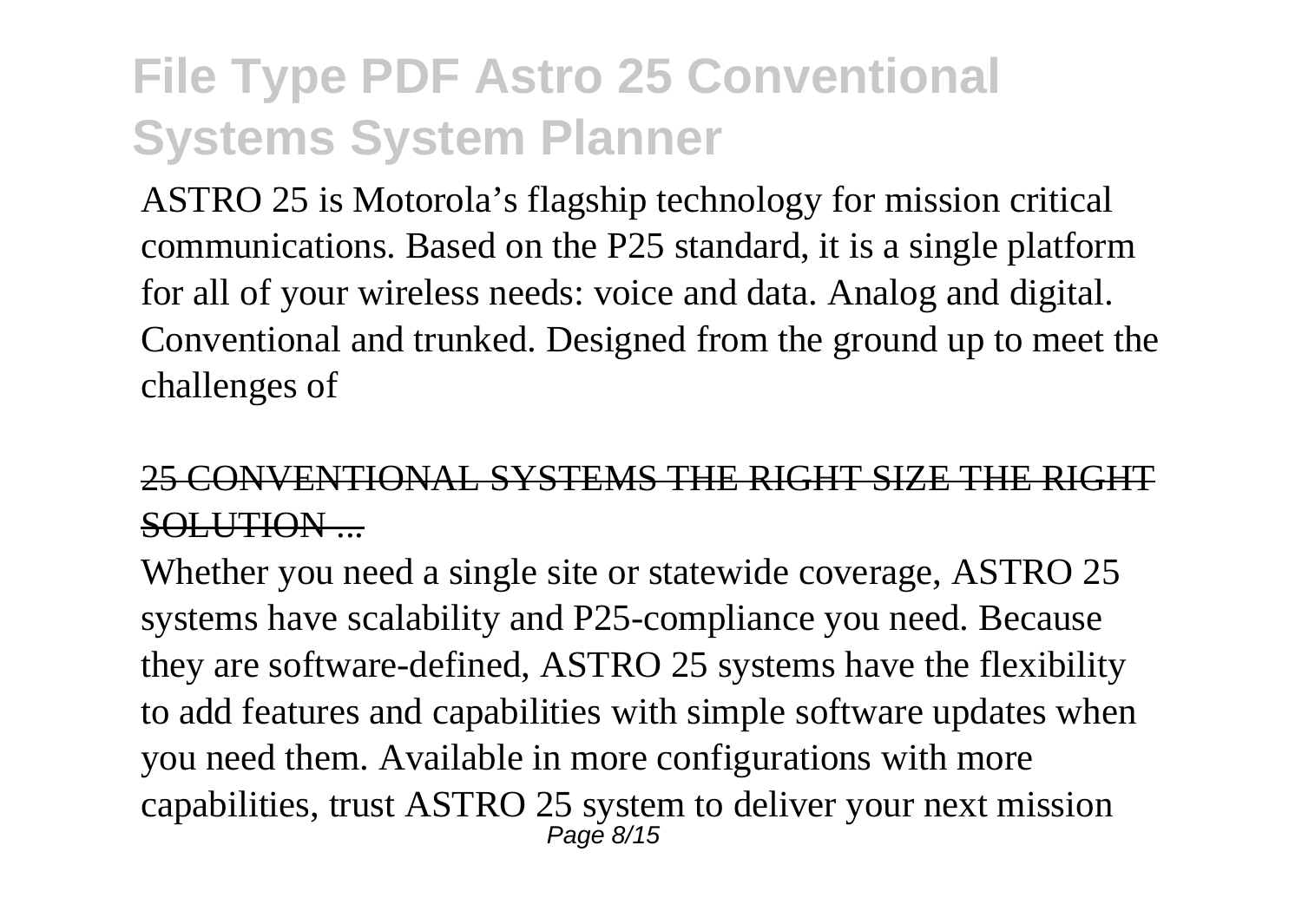### **File Type PDF Astro 25 Conventional Systems System Planner** critical call.

#### ASTRO® 25 Systems - Motorola Solutions USA

ASTRO® 25 Trunked and Conventional System. The ASTRO 25 M Core is available in a single zone standard and single zone or multi-zone fully redundant configurations. Powerful servers combine with Motorola's proven software to provide an adaptable and affordable platform for mission critical standards-based Project 25 (P25) communication systems. The scalable and virtualized ASTRO 25 M Core is the most flexible P25 Core that can manage conventional, trunked, Integrated Data, Enhanced Data ...

ASTRO® 25 Trunked and Conventional System - ConnecTel, Inc. The ASTRO 25 digital radio system is claimed to provide superior Page 9/15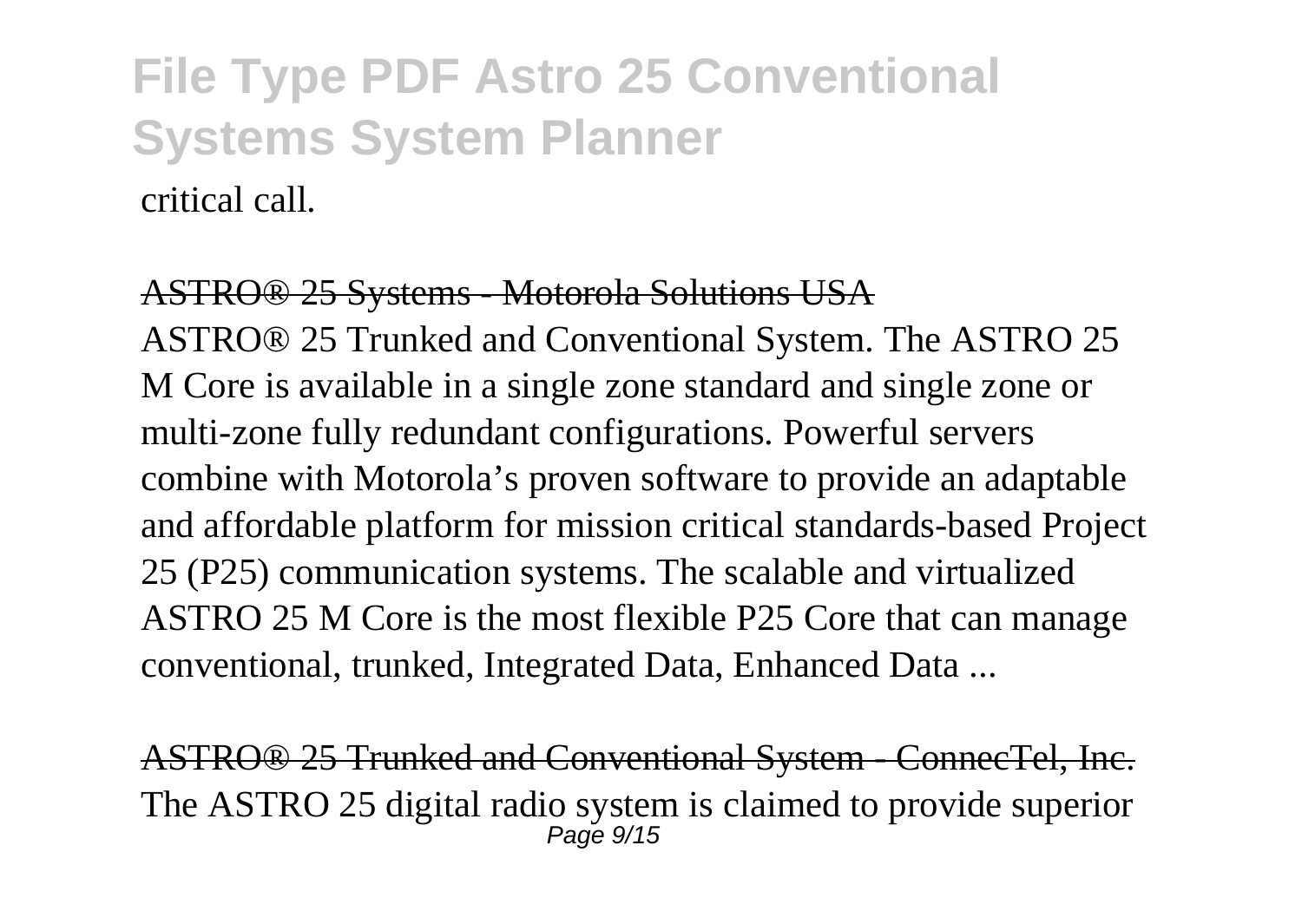audio quality and advanced features which comply with the Federal Communications Commission's narrowbanding requirements. ASTRO 25 currently operates in the 700 MHz, 800 MHz, 900 MHz, UHF and VHF bands for voice and data operation.

#### Astro (Motorola) - Wikipedia

Astro 25 Conventional Systems System Planner Getting the books astro 25 conventional systems system planner now is not type of inspiring means. You could not solitary going following ebook deposit or library or borrowing from your connections to door them. This is an agreed easy means to specifically acquire lead by on-line. This online ...

25 Conventional Systems System Planner Page 10/15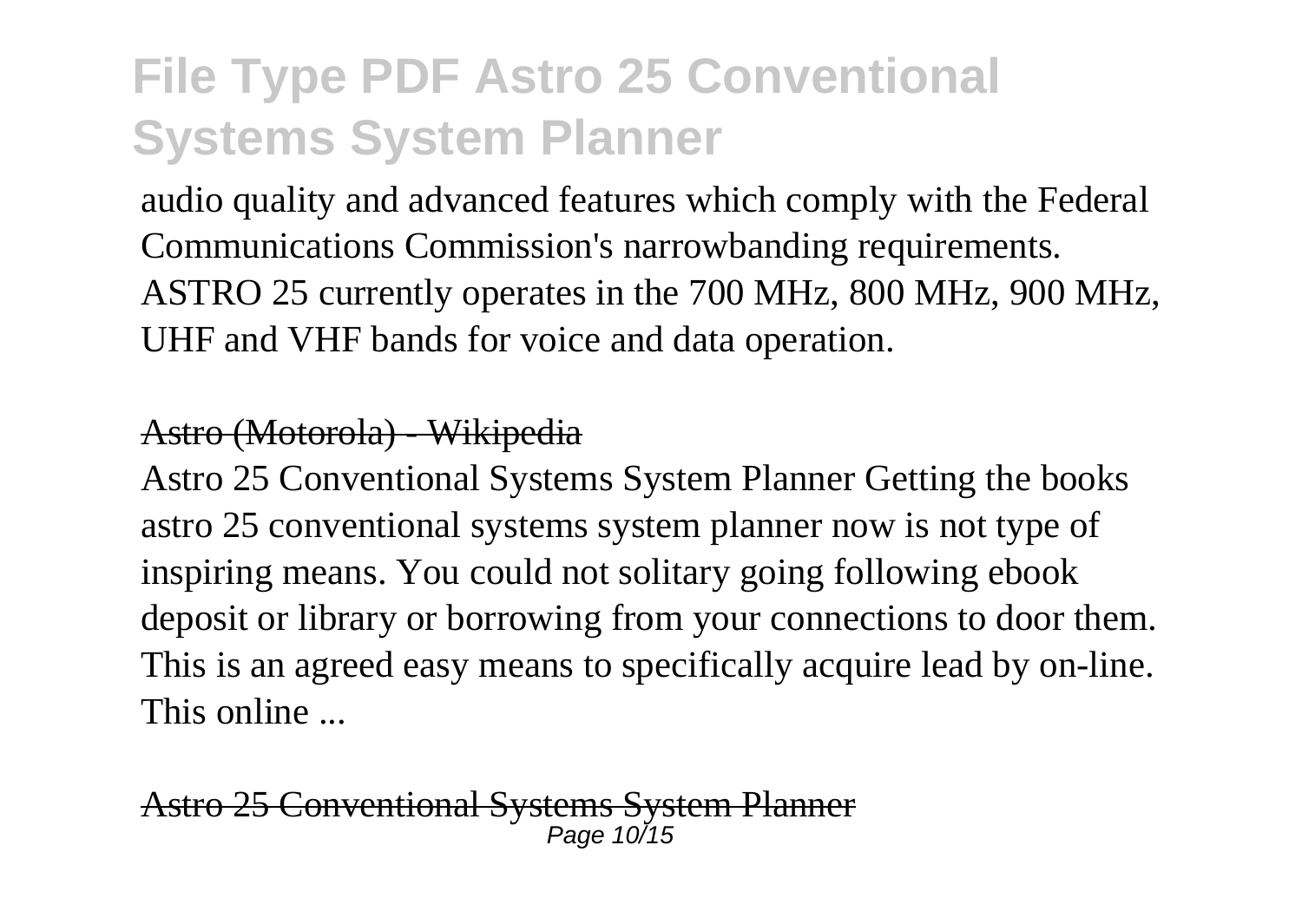ASTRO® 25 Trunked and Conventional System The ASTRO 25 M Core is available in a single zone standard and single zone or multizone fully redundant configurations. Powerful servers combine with Motorola's proven software to provide an adaptable and affordable platform for mission critical standards-based Project 25 (P25) communication systems.

#### ASTRO® 25 - ConnecTel, Inc.

The ASTRO 25 K Core is available in standard and fully redundant configurations. Built to support the Project 25 (P25) Conventional operation, the ASTRO® 25 K Core offers an adaptable and affordable platform for mission-critical communications. With a K Core, you manage and secure your entire communication system from one centralized location.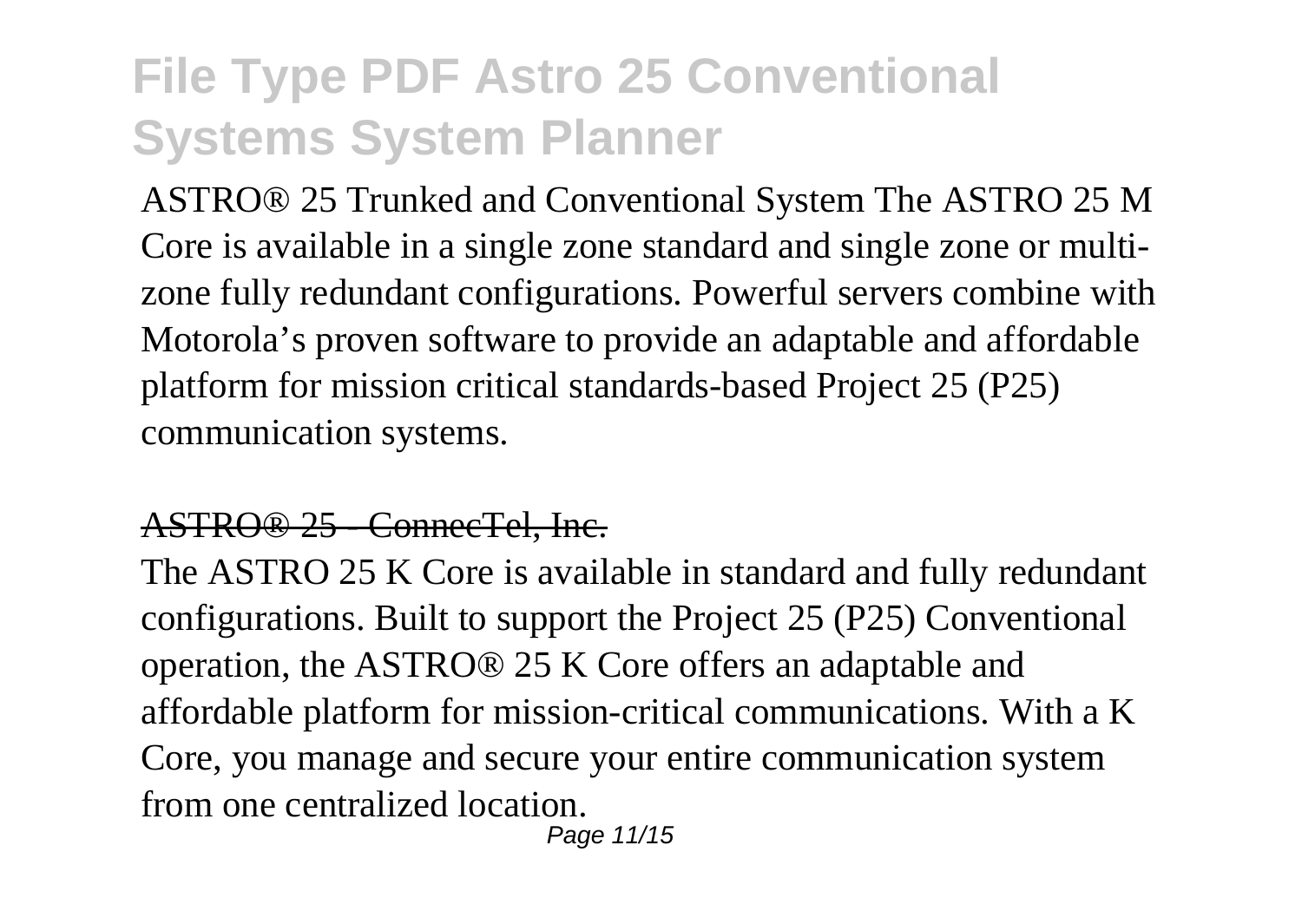### ASTRO® 25 Infrastructure METROCOM Two Way Radio Dealer New  $\qquad$

Project (P25) Systems offers reliable communications for the safety of your team and those you serve. Site equipment, transport and integration. From a small conventional system to a statewide trunked network, we have all. The ASTRO® 25 advantage

ASTRO® 25 Infrastructure Integrated Communications Jackson ... Project (P25) Systems offers reliable communications for the safety of your team and those you serve. Site equipment, transport and integration. From a small conventional system to a statewide trunked network, we have all. The ASTRO® 25 advantage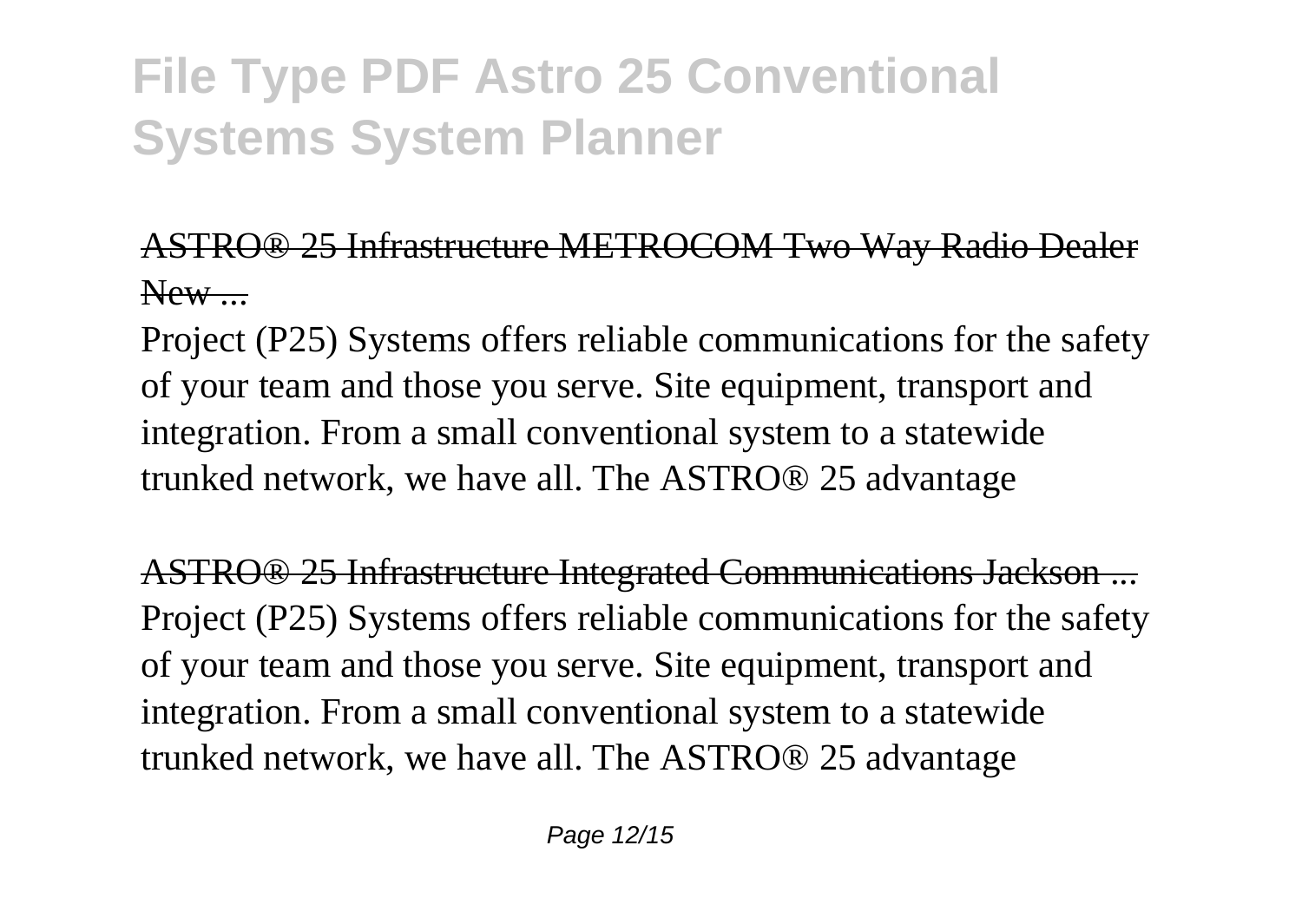ASTRO® 25 Infrastructure B&C Communications Akron ... astro-25-conventional-systems-system-planner 1/1 Downloaded from monday.cl on November 29, 2020 by guest [DOC] Astro 25 Conventional Systems System Planner Right here, we have countless ebook astro 25 conventional systems system planner and collections to check out. We additionally have enough money variant types and in addition to type of the ...

Astro 25 Conventional Systems System Planner | monday ASTRO ® 25 CONVENTIONAL SYSTEMS Meet your conventional system needs today while setting the foundation for tomorrow. Conventional radio for state, local and federal government agencies is at a crossroad. Conventional networks – the familiar systems that users have counted on for decades – are Page 13/15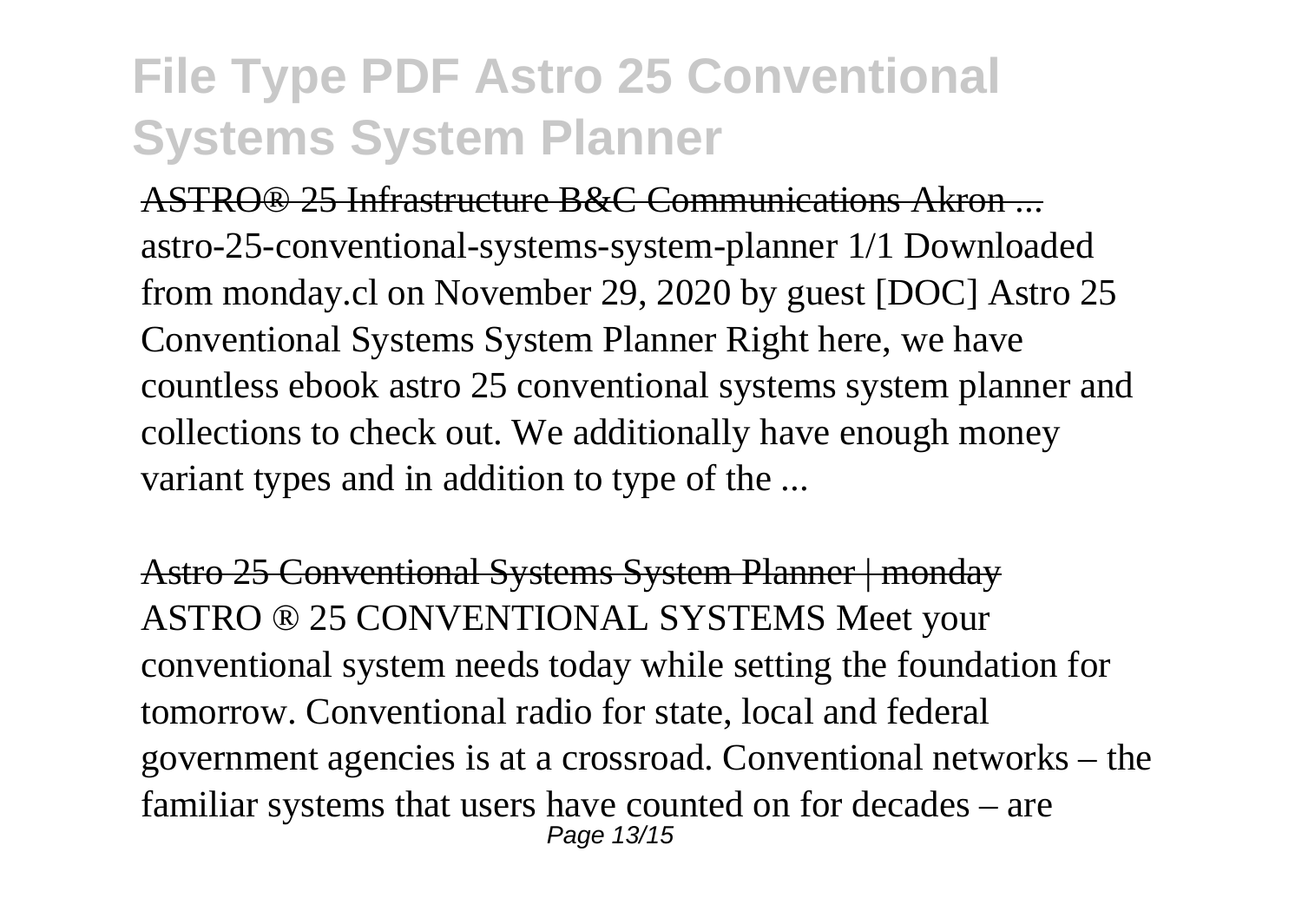changing.

### THE RIGHT SIZE THE RIGHT SOLUTION THE RIGHT PRICE  $25 -$

The ASTRO 25 K Core is available in standard and fully redundant configurations. Built to support the Project 25 (P25) Conventional operation, the ASTRO® 25 K Core offers an adaptable and affordable platform for mission-critical communications. With a K Core, you manage and secure your entire communication system from one centralized location.

ASTRO® 25 Infrastructure ERS Wireless Motorola Solutions ... Project (P25) Systems offers reliable communications for the safety of your team and those you serve. Site equipment, transport and Page 14/15